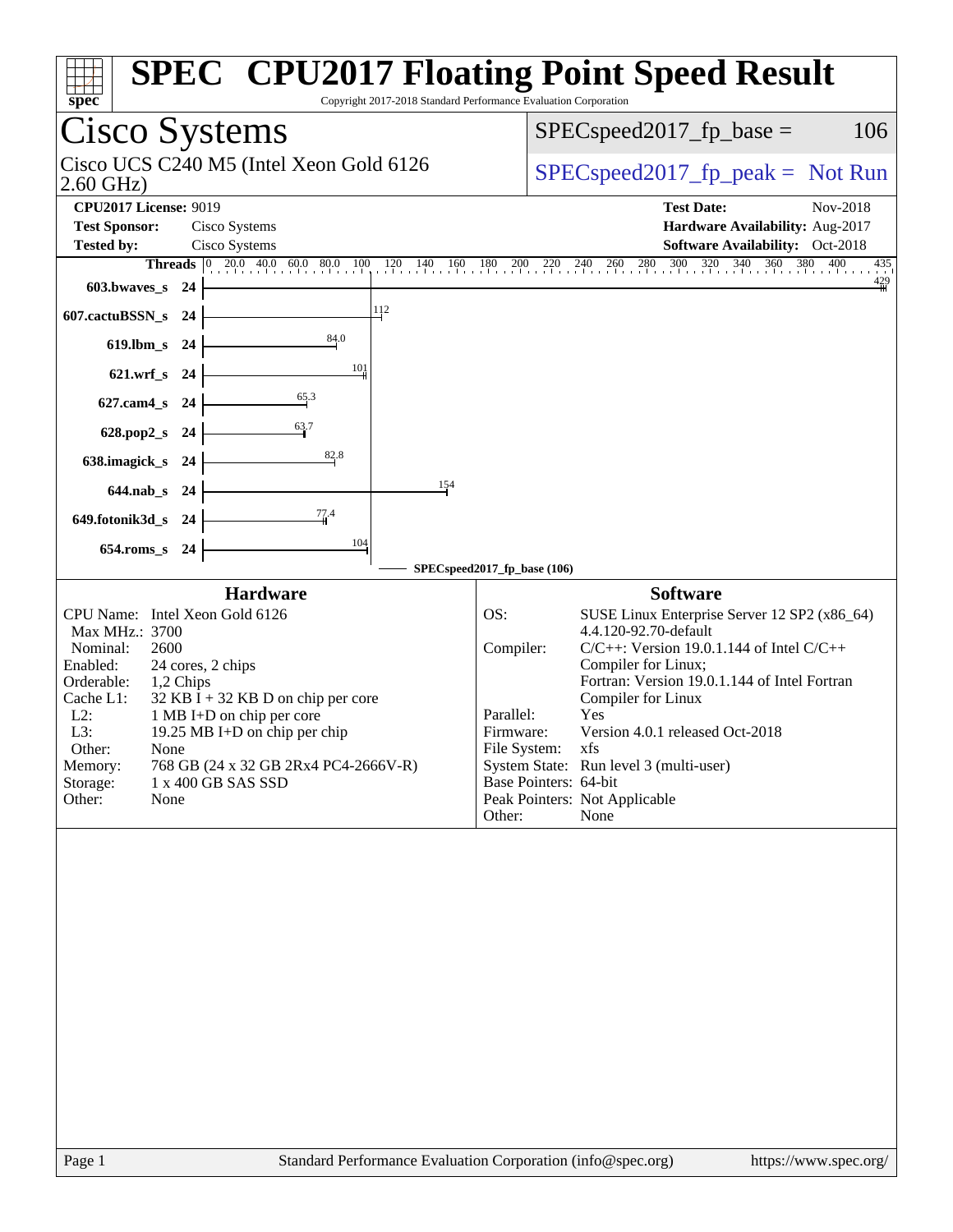

Copyright 2017-2018 Standard Performance Evaluation Corporation

# Cisco Systems

2.60 GHz) Cisco UCS C240 M5 (Intel Xeon Gold 6126  $\vert$  [SPECspeed2017\\_fp\\_peak =](http://www.spec.org/auto/cpu2017/Docs/result-fields.html#SPECspeed2017fppeak) Not Run

 $SPEC speed2017<sub>fp</sub> base =  $106$$ 

**[Tested by:](http://www.spec.org/auto/cpu2017/Docs/result-fields.html#Testedby)** Cisco Systems **Cisco Systems [Software Availability:](http://www.spec.org/auto/cpu2017/Docs/result-fields.html#SoftwareAvailability)** Oct-2018

**[CPU2017 License:](http://www.spec.org/auto/cpu2017/Docs/result-fields.html#CPU2017License)** 9019 **[Test Date:](http://www.spec.org/auto/cpu2017/Docs/result-fields.html#TestDate)** Nov-2018 **[Test Sponsor:](http://www.spec.org/auto/cpu2017/Docs/result-fields.html#TestSponsor)** Cisco Systems **[Hardware Availability:](http://www.spec.org/auto/cpu2017/Docs/result-fields.html#HardwareAvailability)** Aug-2017

## **[Results Table](http://www.spec.org/auto/cpu2017/Docs/result-fields.html#ResultsTable)**

|                             | <b>Base</b>    |                |                |                |            | <b>Peak</b>    |            |                |                |              |                |              |                |              |
|-----------------------------|----------------|----------------|----------------|----------------|------------|----------------|------------|----------------|----------------|--------------|----------------|--------------|----------------|--------------|
| <b>Benchmark</b>            | <b>Threads</b> | <b>Seconds</b> | Ratio          | <b>Seconds</b> | Ratio      | <b>Seconds</b> | Ratio      | <b>Threads</b> | <b>Seconds</b> | <b>Ratio</b> | <b>Seconds</b> | <b>Ratio</b> | <b>Seconds</b> | <b>Ratio</b> |
| 603.bwayes s                | 24             | 138            | 428            | <u> 137</u>    | 429        | 137            | 430        |                |                |              |                |              |                |              |
| 607.cactuBSSN s             | 24             | 148            | 113            | 148            | <b>112</b> | 148            | 112        |                |                |              |                |              |                |              |
| $619.1$ bm s                | 24             | 62.4           | 84.0           | 62.4           | 84.0       | 62.2           | 84.2       |                |                |              |                |              |                |              |
| $621.wrf$ s                 | 24             | <u>131</u>     | 101            | 129            | 102        | 131            | 101        |                |                |              |                |              |                |              |
| $627$ .cam $4$ <sub>S</sub> | 24             | 136            | 65.3           | 136            | 65.2       | 135            | 65.5       |                |                |              |                |              |                |              |
| $628.pop2_s$                | 24             | 188            | 63.1           | 186            | 63.7       | 185            | 64.0       |                |                |              |                |              |                |              |
| 638.imagick_s               | 24             | 173            | 83.2           | 174            | 82.7       | 174            | 82.8       |                |                |              |                |              |                |              |
| $644$ .nab s                | 24             | 114            | 154            | 114            | 154        | 114            | 154        |                |                |              |                |              |                |              |
| 649.fotonik3d s             | 24             | 117            | 77.8           | 120            | 75.8       | 118            | 77.4       |                |                |              |                |              |                |              |
| $654$ .roms s               | 24             | 152            | 103            | 152            | 104        | 152            | <b>104</b> |                |                |              |                |              |                |              |
| $SPEC speed2017$ fp base =  |                |                | 106            |                |            |                |            |                |                |              |                |              |                |              |
| $SPECspeed2017_fp\_peak =$  |                |                | <b>Not Run</b> |                |            |                |            |                |                |              |                |              |                |              |

Results appear in the [order in which they were run.](http://www.spec.org/auto/cpu2017/Docs/result-fields.html#RunOrder) Bold underlined text [indicates a median measurement](http://www.spec.org/auto/cpu2017/Docs/result-fields.html#Median).

### **[Operating System Notes](http://www.spec.org/auto/cpu2017/Docs/result-fields.html#OperatingSystemNotes)**

Stack size set to unlimited using "ulimit -s unlimited"

## **[General Notes](http://www.spec.org/auto/cpu2017/Docs/result-fields.html#GeneralNotes)**

Environment variables set by runcpu before the start of the run: KMP\_AFFINITY = "granularity=fine,compact" LD\_LIBRARY\_PATH = "/home/cpu2017/lib/ia32:/home/cpu2017/lib/intel64" OMP\_STACKSIZE = "192M"

 Binaries compiled on a system with 1x Intel Core i7-4790 CPU + 32GB RAM memory using Redhat Enterprise Linux 7.4 Transparent Huge Pages enabled by default Prior to runcpu invocation Filesystem page cache synced and cleared with: sync; echo 3> /proc/sys/vm/drop\_caches Yes: The test sponsor attests, as of date of publication, that CVE-2017-5754 (Meltdown) is mitigated in the system as tested and documented. Yes: The test sponsor attests, as of date of publication, that CVE-2017-5753 (Spectre variant 1) is mitigated in the system as tested and documented. Yes: The test sponsor attests, as of date of publication, that CVE-2017-5715 (Spectre variant 2) is mitigated in the system as tested and documented.

## **[Platform Notes](http://www.spec.org/auto/cpu2017/Docs/result-fields.html#PlatformNotes)**

BIOS Settings: Intel HyperThreading Technology set to Disabled CPU performance set to Enterprise

**(Continued on next page)**

Page 2 Standard Performance Evaluation Corporation [\(info@spec.org\)](mailto:info@spec.org) <https://www.spec.org/>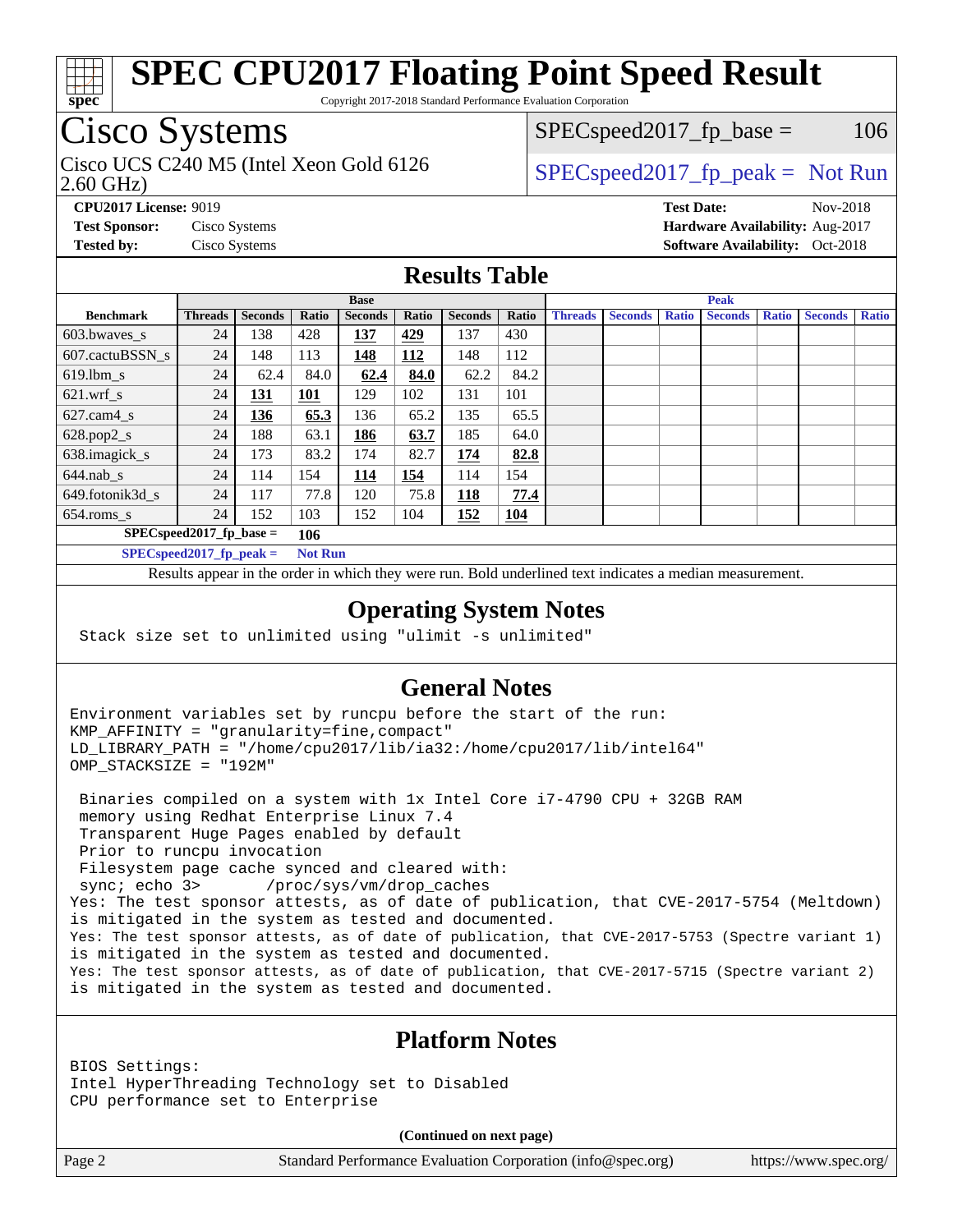

Copyright 2017-2018 Standard Performance Evaluation Corporation

# Cisco Systems

 $SPEC speed2017<sub>fp</sub> base =  $106$$ 

2.60 GHz)

Cisco UCS C240 M5 (Intel Xeon Gold 6126  $\vert$  [SPECspeed2017\\_fp\\_peak =](http://www.spec.org/auto/cpu2017/Docs/result-fields.html#SPECspeed2017fppeak) Not Run

**[CPU2017 License:](http://www.spec.org/auto/cpu2017/Docs/result-fields.html#CPU2017License)** 9019 **[Test Date:](http://www.spec.org/auto/cpu2017/Docs/result-fields.html#TestDate)** Nov-2018 **[Test Sponsor:](http://www.spec.org/auto/cpu2017/Docs/result-fields.html#TestSponsor)** Cisco Systems **[Hardware Availability:](http://www.spec.org/auto/cpu2017/Docs/result-fields.html#HardwareAvailability)** Aug-2017 **[Tested by:](http://www.spec.org/auto/cpu2017/Docs/result-fields.html#Testedby)** Cisco Systems **[Software Availability:](http://www.spec.org/auto/cpu2017/Docs/result-fields.html#SoftwareAvailability)** Oct-2018

### **[Platform Notes \(Continued\)](http://www.spec.org/auto/cpu2017/Docs/result-fields.html#PlatformNotes)**

Page 3 Standard Performance Evaluation Corporation [\(info@spec.org\)](mailto:info@spec.org) <https://www.spec.org/> Power Performance Tuning set to OS Controls SNC set to Disabled Patrol Scrub set to Disabled Sysinfo program /home/cpu2017/bin/sysinfo Rev: r5797 of 2017-06-14 96c45e4568ad54c135fd618bcc091c0f running on linux-klde Thu Nov 29 20:46:59 2018 SUT (System Under Test) info as seen by some common utilities. For more information on this section, see <https://www.spec.org/cpu2017/Docs/config.html#sysinfo> From /proc/cpuinfo model name : Intel(R) Xeon(R) Gold 6126 CPU @ 2.60GHz 2 "physical id"s (chips) 24 "processors" cores, siblings (Caution: counting these is hw and system dependent. The following excerpts from /proc/cpuinfo might not be reliable. Use with caution.) cpu cores : 12 siblings : 12 physical 0: cores 0 1 3 4 5 6 8 9 10 11 12 13 physical 1: cores 0 1 2 4 5 6 8 9 10 11 13 14 From lscpu: Architecture: x86\_64 CPU op-mode(s): 32-bit, 64-bit Byte Order: Little Endian  $CPU(s):$  24 On-line CPU(s) list: 0-23 Thread(s) per core: 1 Core(s) per socket: 12 Socket(s): 2 NUMA node(s): 2 Vendor ID: GenuineIntel CPU family: 6 Model: 85 Model name: Intel(R) Xeon(R) Gold 6126 CPU @ 2.60GHz Stepping: 4 CPU MHz: 1362.649 CPU max MHz: 3700.0000 CPU min MHz: 1000.0000 BogoMIPS: 5187.80 Virtualization: VT-x L1d cache: 32K L1i cache: 32K L2 cache: 1024K L3 cache: 19712K NUMA node0 CPU(s): 0-11 **(Continued on next page)**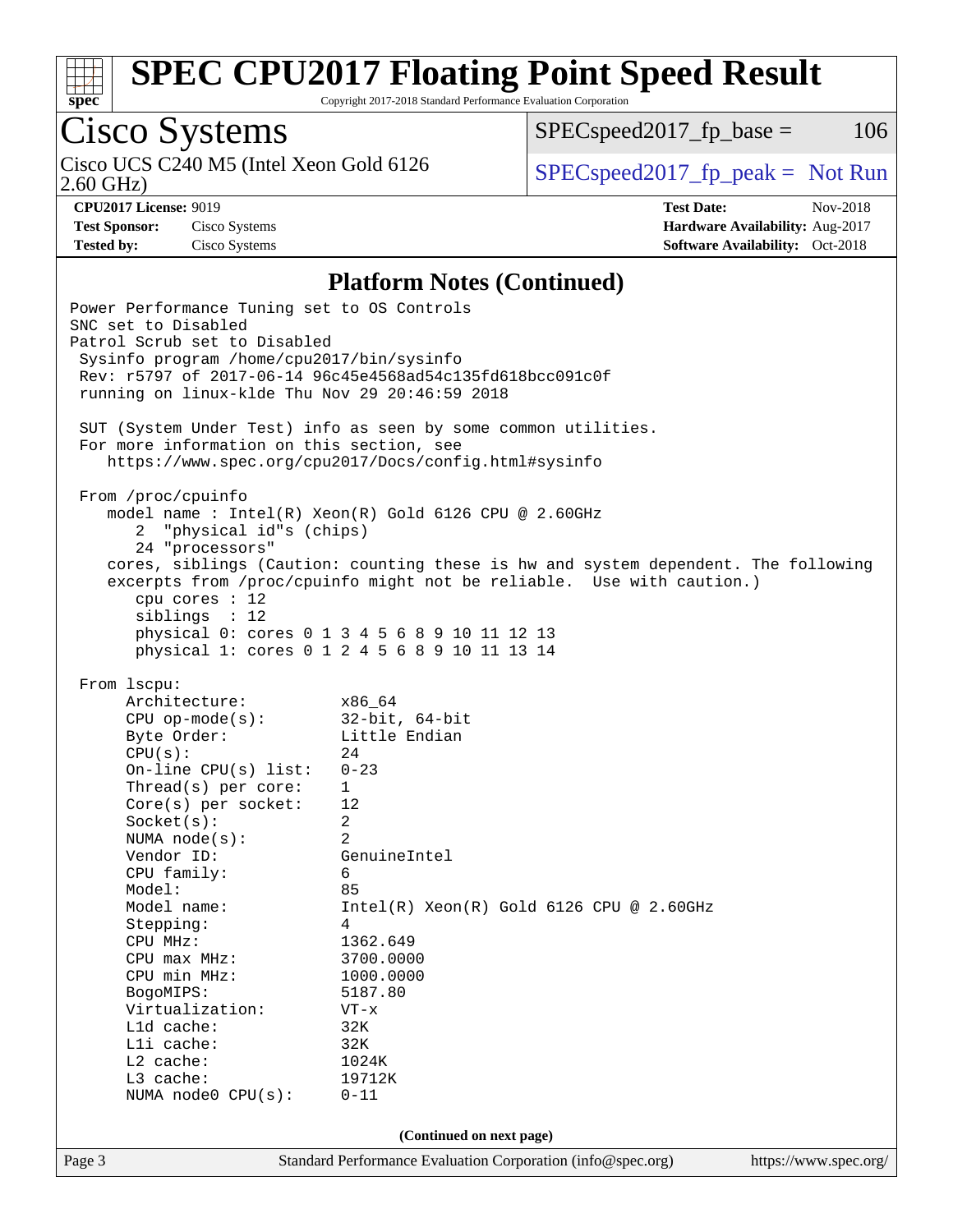

Copyright 2017-2018 Standard Performance Evaluation Corporation

Cisco Systems Cisco UCS C240 M5 (Intel Xeon Gold 6126<br>2.60 GHz)  $SPEC speed2017_fp\_peak = Not Run$  $SPEC speed2017<sub>fp</sub> base =  $106$$ **[CPU2017 License:](http://www.spec.org/auto/cpu2017/Docs/result-fields.html#CPU2017License)** 9019 **[Test Date:](http://www.spec.org/auto/cpu2017/Docs/result-fields.html#TestDate)** Nov-2018 **[Test Sponsor:](http://www.spec.org/auto/cpu2017/Docs/result-fields.html#TestSponsor)** Cisco Systems **[Hardware Availability:](http://www.spec.org/auto/cpu2017/Docs/result-fields.html#HardwareAvailability)** Aug-2017 **[Tested by:](http://www.spec.org/auto/cpu2017/Docs/result-fields.html#Testedby)** Cisco Systems **[Software Availability:](http://www.spec.org/auto/cpu2017/Docs/result-fields.html#SoftwareAvailability)** Oct-2018 **[Platform Notes \(Continued\)](http://www.spec.org/auto/cpu2017/Docs/result-fields.html#PlatformNotes)** NUMA node1 CPU(s): 12-23 Flags: fpu vme de pse tsc msr pae mce cx8 apic sep mtrr pge mca cmov pat pse36 clflush dts acpi mmx fxsr sse sse2 ss ht tm pbe syscall nx pdpe1gb rdtscp lm constant\_tsc art arch\_perfmon pebs bts rep\_good nopl xtopology nonstop\_tsc aperfmperf eagerfpu pni pclmulqdq dtes64 monitor ds\_cpl vmx smx est tm2 ssse3 sdbg fma cx16 xtpr pdcm pcid dca sse4\_1 sse4\_2 x2apic movbe popcnt tsc\_deadline\_timer aes xsave avx f16c rdrand lahf\_lm abm 3dnowprefetch ida arat epb invpcid\_single pln pts dtherm hwp hwp\_act\_window hwp\_epp hwp\_pkg\_req intel\_pt rsb\_ctxsw spec\_ctrl stibp retpoline kaiser tpr\_shadow vnmi flexpriority ept vpid fsgsbase tsc\_adjust bmi1 hle avx2 smep bmi2 erms invpcid rtm cqm mpx avx512f avx512dq rdseed adx smap clflushopt clwb avx512cd avx512bw avx512vl xsaveopt xsavec xgetbv1 cqm\_llc cqm\_occup\_llc /proc/cpuinfo cache data cache size : 19712 KB From numactl --hardware WARNING: a numactl 'node' might or might not correspond to a physical chip. available: 2 nodes (0-1) node 0 cpus: 0 1 2 3 4 5 6 7 8 9 10 11 node 0 size: 385627 MB node 0 free: 381857 MB node 1 cpus: 12 13 14 15 16 17 18 19 20 21 22 23 node 1 size: 387054 MB node 1 free: 382846 MB node distances: node 0 1 0: 10 21 1: 21 10 From /proc/meminfo MemTotal: 791226524 kB HugePages\_Total: 0 Hugepagesize: 2048 kB From /etc/\*release\* /etc/\*version\* SuSE-release: SUSE Linux Enterprise Server 12 (x86\_64) VERSION = 12 PATCHLEVEL = 2 # This file is deprecated and will be removed in a future service pack or release. # Please check /etc/os-release for details about this release. os-release: NAME="SLES" VERSION="12-SP2" VERSION\_ID="12.2" PRETTY\_NAME="SUSE Linux Enterprise Server 12 SP2" ID="sles" **(Continued on next page)**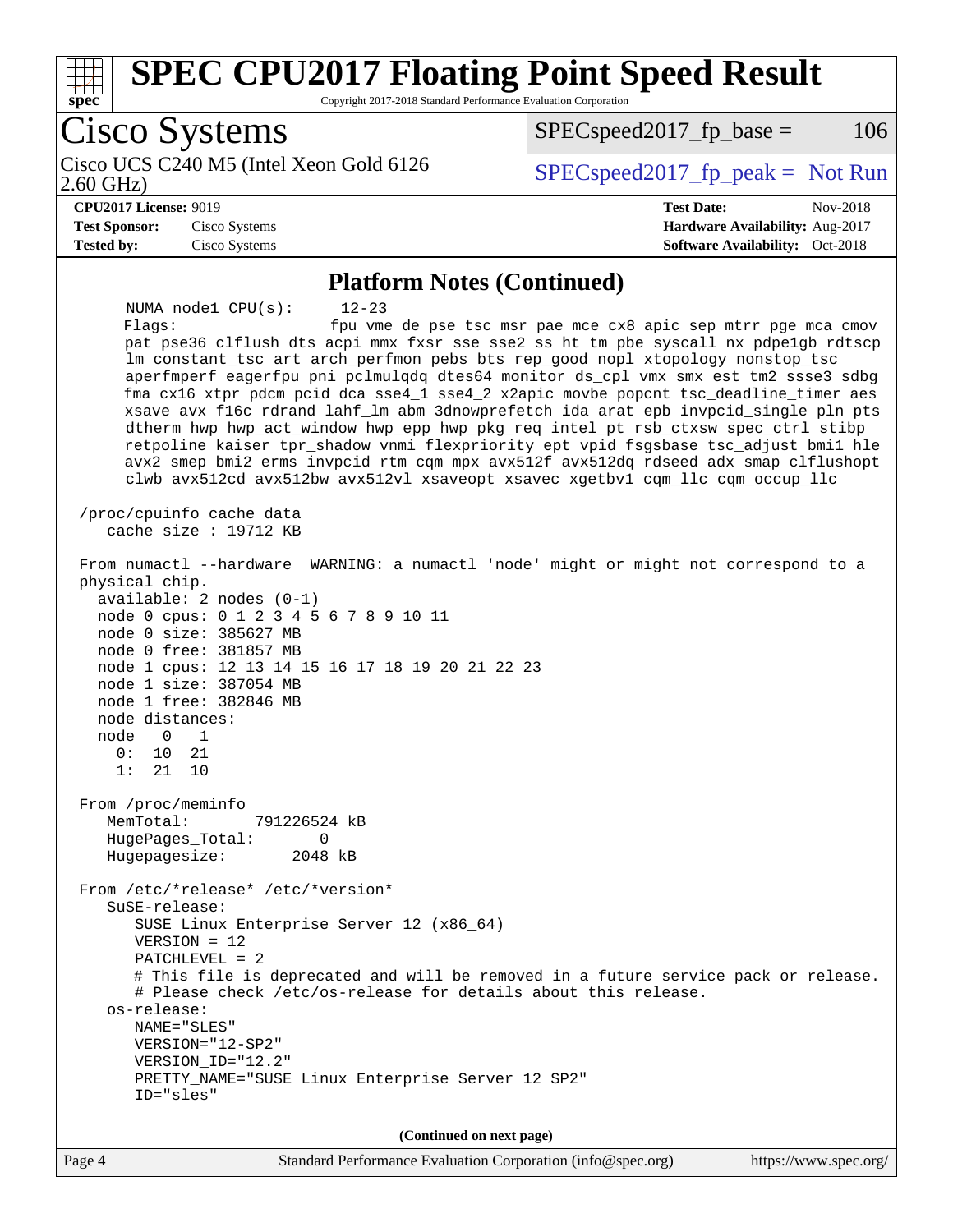

Copyright 2017-2018 Standard Performance Evaluation Corporation

## Cisco Systems

2.60 GHz) Cisco UCS C240 M5 (Intel Xeon Gold 6126  $\vert$  [SPECspeed2017\\_fp\\_peak =](http://www.spec.org/auto/cpu2017/Docs/result-fields.html#SPECspeed2017fppeak) Not Run

 $SPEC speed2017_fp\_base = 106$ 

**[Test Sponsor:](http://www.spec.org/auto/cpu2017/Docs/result-fields.html#TestSponsor)** Cisco Systems **[Hardware Availability:](http://www.spec.org/auto/cpu2017/Docs/result-fields.html#HardwareAvailability)** Aug-2017 **[Tested by:](http://www.spec.org/auto/cpu2017/Docs/result-fields.html#Testedby)** Cisco Systems **[Software Availability:](http://www.spec.org/auto/cpu2017/Docs/result-fields.html#SoftwareAvailability)** Oct-2018

**[CPU2017 License:](http://www.spec.org/auto/cpu2017/Docs/result-fields.html#CPU2017License)** 9019 **[Test Date:](http://www.spec.org/auto/cpu2017/Docs/result-fields.html#TestDate)** Nov-2018

### **[Platform Notes \(Continued\)](http://www.spec.org/auto/cpu2017/Docs/result-fields.html#PlatformNotes)**

 ANSI\_COLOR="0;32" CPE\_NAME="cpe:/o:suse:sles:12:sp2"

uname -a:

 Linux linux-klde 4.4.120-92.70-default #1 SMP Wed Mar 14 15:59:43 UTC 2018 (52a83de) x86\_64 x86\_64 x86\_64 GNU/Linux

run-level 3 Nov 29 15:41

 SPEC is set to: /home/cpu2017 Filesystem Type Size Used Avail Use% Mounted on /dev/sda3 xfs 212G 120G 93G 57% /home

 Additional information from dmidecode follows. WARNING: Use caution when you interpret this section. The 'dmidecode' program reads system data which is "intended to allow hardware to be accurately determined", but the intent may not be met, as there are frequent changes to hardware, firmware, and the "DMTF SMBIOS" standard. BIOS Cisco Systems, Inc. C240M5.4.0.1.139.1003182220 10/03/2018

 Memory: 24x 0xCE00 M393A4K40BB2-CTD 32 GB 2 rank 2666

(End of data from sysinfo program)

### **[Compiler Version Notes](http://www.spec.org/auto/cpu2017/Docs/result-fields.html#CompilerVersionNotes)**

| Page 5 | Standard Performance Evaluation Corporation (info@spec.org)<br>https://www.spec.org/                 |  |  |  |  |
|--------|------------------------------------------------------------------------------------------------------|--|--|--|--|
|        | (Continued on next page)                                                                             |  |  |  |  |
|        | FC 603.bwaves s(base) 649.fotonik3d s(base) 654.roms s(base)                                         |  |  |  |  |
|        |                                                                                                      |  |  |  |  |
|        | ifort (IFORT) 19.0.1.144 20181018<br>Copyright (C) 1985-2018 Intel Corporation. All rights reserved. |  |  |  |  |
|        | icc (ICC) 19.0.1.144 20181018<br>Copyright (C) 1985-2018 Intel Corporation. All rights reserved.     |  |  |  |  |
|        | icpc (ICC) 19.0.1.144 20181018<br>Copyright (C) 1985-2018 Intel Corporation. All rights reserved.    |  |  |  |  |
|        | FC 607.cactuBSSN s(base)                                                                             |  |  |  |  |
|        |                                                                                                      |  |  |  |  |
|        | Copyright (C) 1985-2018 Intel Corporation. All rights reserved.                                      |  |  |  |  |
|        | icc (ICC) 19.0.1.144 20181018                                                                        |  |  |  |  |
| CC.    | $619.1$ bm_s(base) $638.imagick_s(base)$ $644.nab_s(base)$                                           |  |  |  |  |
|        |                                                                                                      |  |  |  |  |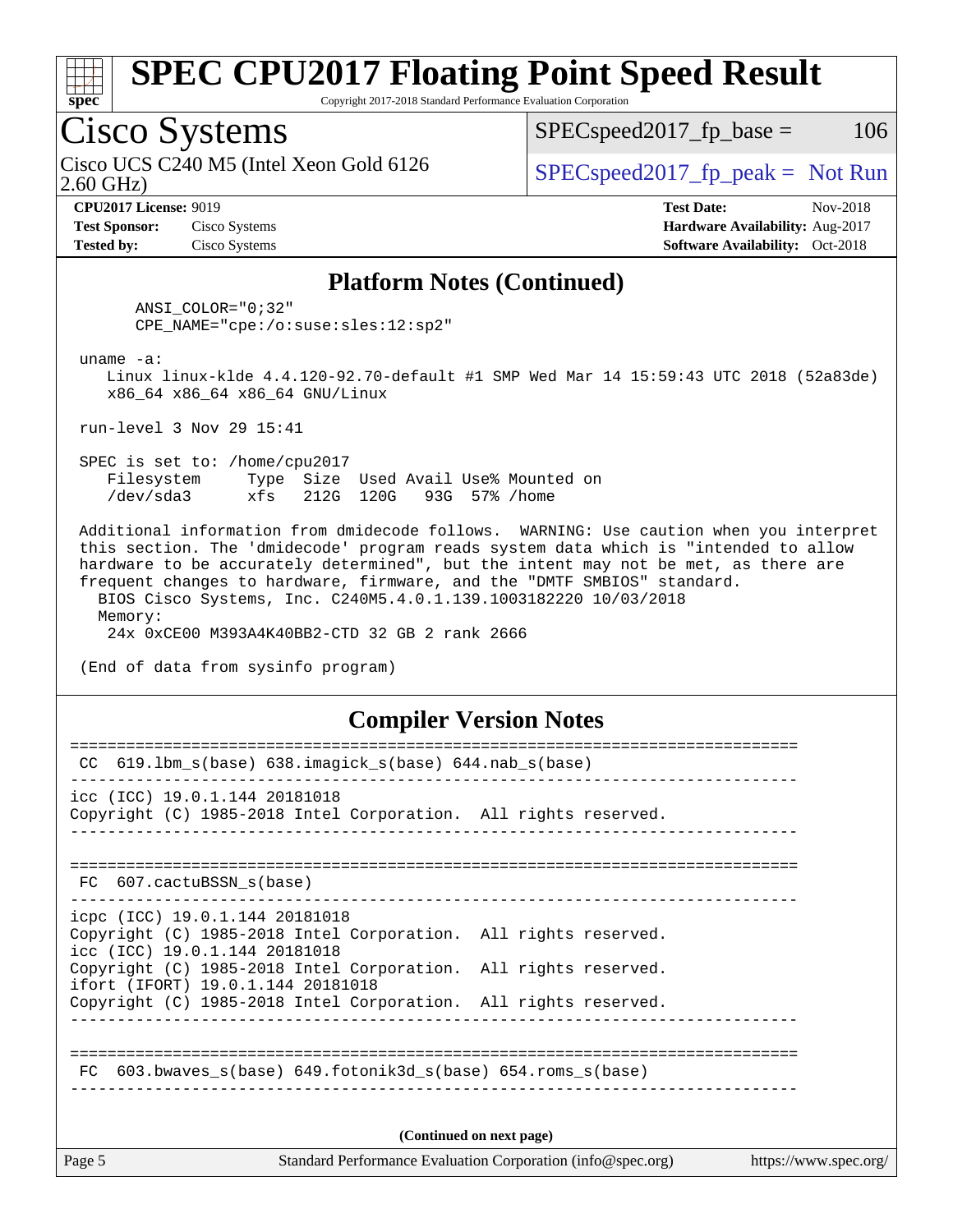

Copyright 2017-2018 Standard Performance Evaluation Corporation

## Cisco Systems

Cisco UCS C240 M5 (Intel Xeon Gold 6126  $\big|$  [SPECspeed2017\\_fp\\_peak =](http://www.spec.org/auto/cpu2017/Docs/result-fields.html#SPECspeed2017fppeak) Not Run

 $SPEC speed2017<sub>fp</sub> base =  $106$$ 

2.60 GHz)

**[Tested by:](http://www.spec.org/auto/cpu2017/Docs/result-fields.html#Testedby)** Cisco Systems **[Software Availability:](http://www.spec.org/auto/cpu2017/Docs/result-fields.html#SoftwareAvailability)** Oct-2018

**[CPU2017 License:](http://www.spec.org/auto/cpu2017/Docs/result-fields.html#CPU2017License)** 9019 **[Test Date:](http://www.spec.org/auto/cpu2017/Docs/result-fields.html#TestDate)** Nov-2018 **[Test Sponsor:](http://www.spec.org/auto/cpu2017/Docs/result-fields.html#TestSponsor)** Cisco Systems **[Hardware Availability:](http://www.spec.org/auto/cpu2017/Docs/result-fields.html#HardwareAvailability)** Aug-2017

### **[Compiler Version Notes \(Continued\)](http://www.spec.org/auto/cpu2017/Docs/result-fields.html#CompilerVersionNotes)**

| ifort (IFORT) 19.0.1.144 20181018<br>Copyright (C) 1985-2018 Intel Corporation. All rights reserved. |  |
|------------------------------------------------------------------------------------------------------|--|
| CC $621.$ wrf $s(base)$ $627.$ cam4 $s(base)$ $628.$ pop2 $s(base)$                                  |  |
| ifort (IFORT) 19.0.1.144 20181018                                                                    |  |
| Copyright (C) 1985-2018 Intel Corporation. All rights reserved.<br>icc (ICC) 19.0.1.144 20181018     |  |
| Copyright (C) 1985-2018 Intel Corporation. All rights reserved.                                      |  |
|                                                                                                      |  |

## **[Base Compiler Invocation](http://www.spec.org/auto/cpu2017/Docs/result-fields.html#BaseCompilerInvocation)**

[C benchmarks](http://www.spec.org/auto/cpu2017/Docs/result-fields.html#Cbenchmarks): [icc -m64 -std=c11](http://www.spec.org/cpu2017/results/res2018q4/cpu2017-20181211-10249.flags.html#user_CCbase_intel_icc_64bit_c11_33ee0cdaae7deeeab2a9725423ba97205ce30f63b9926c2519791662299b76a0318f32ddfffdc46587804de3178b4f9328c46fa7c2b0cd779d7a61945c91cd35)

[Fortran benchmarks](http://www.spec.org/auto/cpu2017/Docs/result-fields.html#Fortranbenchmarks): [ifort -m64](http://www.spec.org/cpu2017/results/res2018q4/cpu2017-20181211-10249.flags.html#user_FCbase_intel_ifort_64bit_24f2bb282fbaeffd6157abe4f878425411749daecae9a33200eee2bee2fe76f3b89351d69a8130dd5949958ce389cf37ff59a95e7a40d588e8d3a57e0c3fd751)

[Benchmarks using both Fortran and C](http://www.spec.org/auto/cpu2017/Docs/result-fields.html#BenchmarksusingbothFortranandC): [ifort -m64](http://www.spec.org/cpu2017/results/res2018q4/cpu2017-20181211-10249.flags.html#user_CC_FCbase_intel_ifort_64bit_24f2bb282fbaeffd6157abe4f878425411749daecae9a33200eee2bee2fe76f3b89351d69a8130dd5949958ce389cf37ff59a95e7a40d588e8d3a57e0c3fd751) [icc -m64 -std=c11](http://www.spec.org/cpu2017/results/res2018q4/cpu2017-20181211-10249.flags.html#user_CC_FCbase_intel_icc_64bit_c11_33ee0cdaae7deeeab2a9725423ba97205ce30f63b9926c2519791662299b76a0318f32ddfffdc46587804de3178b4f9328c46fa7c2b0cd779d7a61945c91cd35)

[Benchmarks using Fortran, C, and C++:](http://www.spec.org/auto/cpu2017/Docs/result-fields.html#BenchmarksusingFortranCandCXX) [icpc -m64](http://www.spec.org/cpu2017/results/res2018q4/cpu2017-20181211-10249.flags.html#user_CC_CXX_FCbase_intel_icpc_64bit_4ecb2543ae3f1412ef961e0650ca070fec7b7afdcd6ed48761b84423119d1bf6bdf5cad15b44d48e7256388bc77273b966e5eb805aefd121eb22e9299b2ec9d9) [icc -m64 -std=c11](http://www.spec.org/cpu2017/results/res2018q4/cpu2017-20181211-10249.flags.html#user_CC_CXX_FCbase_intel_icc_64bit_c11_33ee0cdaae7deeeab2a9725423ba97205ce30f63b9926c2519791662299b76a0318f32ddfffdc46587804de3178b4f9328c46fa7c2b0cd779d7a61945c91cd35) [ifort -m64](http://www.spec.org/cpu2017/results/res2018q4/cpu2017-20181211-10249.flags.html#user_CC_CXX_FCbase_intel_ifort_64bit_24f2bb282fbaeffd6157abe4f878425411749daecae9a33200eee2bee2fe76f3b89351d69a8130dd5949958ce389cf37ff59a95e7a40d588e8d3a57e0c3fd751)

## **[Base Portability Flags](http://www.spec.org/auto/cpu2017/Docs/result-fields.html#BasePortabilityFlags)**

 603.bwaves\_s: [-DSPEC\\_LP64](http://www.spec.org/cpu2017/results/res2018q4/cpu2017-20181211-10249.flags.html#suite_basePORTABILITY603_bwaves_s_DSPEC_LP64) 607.cactuBSSN\_s: [-DSPEC\\_LP64](http://www.spec.org/cpu2017/results/res2018q4/cpu2017-20181211-10249.flags.html#suite_basePORTABILITY607_cactuBSSN_s_DSPEC_LP64) 619.lbm\_s: [-DSPEC\\_LP64](http://www.spec.org/cpu2017/results/res2018q4/cpu2017-20181211-10249.flags.html#suite_basePORTABILITY619_lbm_s_DSPEC_LP64) 621.wrf\_s: [-DSPEC\\_LP64](http://www.spec.org/cpu2017/results/res2018q4/cpu2017-20181211-10249.flags.html#suite_basePORTABILITY621_wrf_s_DSPEC_LP64) [-DSPEC\\_CASE\\_FLAG](http://www.spec.org/cpu2017/results/res2018q4/cpu2017-20181211-10249.flags.html#b621.wrf_s_baseCPORTABILITY_DSPEC_CASE_FLAG) [-convert big\\_endian](http://www.spec.org/cpu2017/results/res2018q4/cpu2017-20181211-10249.flags.html#user_baseFPORTABILITY621_wrf_s_convert_big_endian_c3194028bc08c63ac5d04de18c48ce6d347e4e562e8892b8bdbdc0214820426deb8554edfa529a3fb25a586e65a3d812c835984020483e7e73212c4d31a38223) 627.cam4\_s: [-DSPEC\\_LP64](http://www.spec.org/cpu2017/results/res2018q4/cpu2017-20181211-10249.flags.html#suite_basePORTABILITY627_cam4_s_DSPEC_LP64) [-DSPEC\\_CASE\\_FLAG](http://www.spec.org/cpu2017/results/res2018q4/cpu2017-20181211-10249.flags.html#b627.cam4_s_baseCPORTABILITY_DSPEC_CASE_FLAG) 628.pop2\_s: [-DSPEC\\_LP64](http://www.spec.org/cpu2017/results/res2018q4/cpu2017-20181211-10249.flags.html#suite_basePORTABILITY628_pop2_s_DSPEC_LP64) [-DSPEC\\_CASE\\_FLAG](http://www.spec.org/cpu2017/results/res2018q4/cpu2017-20181211-10249.flags.html#b628.pop2_s_baseCPORTABILITY_DSPEC_CASE_FLAG) [-convert big\\_endian](http://www.spec.org/cpu2017/results/res2018q4/cpu2017-20181211-10249.flags.html#user_baseFPORTABILITY628_pop2_s_convert_big_endian_c3194028bc08c63ac5d04de18c48ce6d347e4e562e8892b8bdbdc0214820426deb8554edfa529a3fb25a586e65a3d812c835984020483e7e73212c4d31a38223) [-assume byterecl](http://www.spec.org/cpu2017/results/res2018q4/cpu2017-20181211-10249.flags.html#user_baseFPORTABILITY628_pop2_s_assume_byterecl_7e47d18b9513cf18525430bbf0f2177aa9bf368bc7a059c09b2c06a34b53bd3447c950d3f8d6c70e3faf3a05c8557d66a5798b567902e8849adc142926523472) 638.imagick\_s: [-DSPEC\\_LP64](http://www.spec.org/cpu2017/results/res2018q4/cpu2017-20181211-10249.flags.html#suite_basePORTABILITY638_imagick_s_DSPEC_LP64) 644.nab\_s: [-DSPEC\\_LP64](http://www.spec.org/cpu2017/results/res2018q4/cpu2017-20181211-10249.flags.html#suite_basePORTABILITY644_nab_s_DSPEC_LP64) 649.fotonik3d\_s: [-DSPEC\\_LP64](http://www.spec.org/cpu2017/results/res2018q4/cpu2017-20181211-10249.flags.html#suite_basePORTABILITY649_fotonik3d_s_DSPEC_LP64) 654.roms\_s: [-DSPEC\\_LP64](http://www.spec.org/cpu2017/results/res2018q4/cpu2017-20181211-10249.flags.html#suite_basePORTABILITY654_roms_s_DSPEC_LP64)